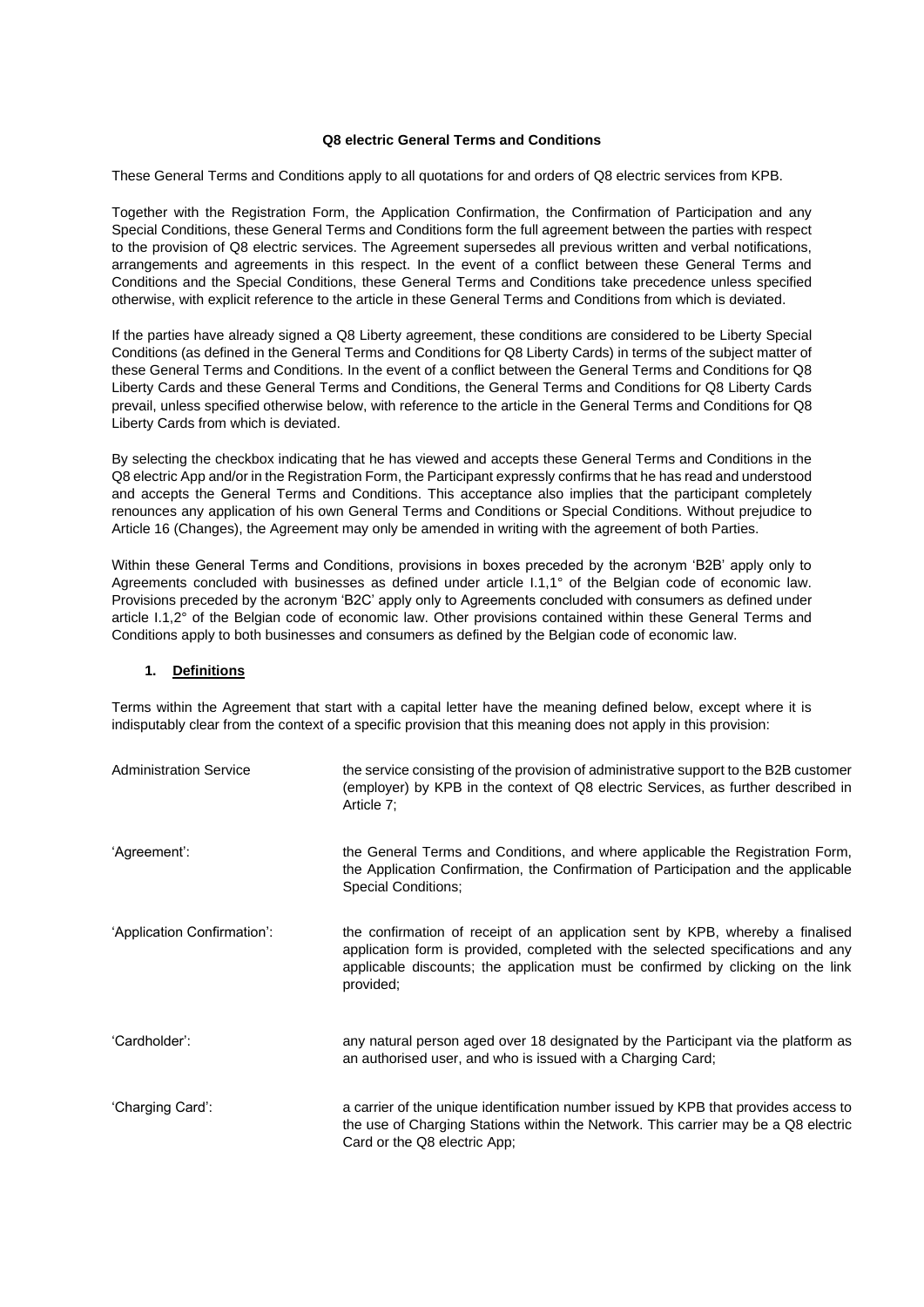| 'Charging Services':             | the services associated with the use of Charging stations within a Network with a<br>Charging Card, including the allocation and management of Charging Cards, the<br>collection and processing of data from charging sessions and the management and<br>settling of charging transactions with the owner of the Charging station and the<br>Participant;                                                                                                                                                                                                                                                                                                                                                                                                                                                                                 |
|----------------------------------|-------------------------------------------------------------------------------------------------------------------------------------------------------------------------------------------------------------------------------------------------------------------------------------------------------------------------------------------------------------------------------------------------------------------------------------------------------------------------------------------------------------------------------------------------------------------------------------------------------------------------------------------------------------------------------------------------------------------------------------------------------------------------------------------------------------------------------------------|
| 'Charging Station':              | a facility that can be used to charge the battery of an electric vehicle;                                                                                                                                                                                                                                                                                                                                                                                                                                                                                                                                                                                                                                                                                                                                                                 |
| 'Confirmation of Participation': | written confirmation by KPB of the acceptance by KPB of the Application<br>Confirmation or of the Participant's registration in the Q8 electric App;                                                                                                                                                                                                                                                                                                                                                                                                                                                                                                                                                                                                                                                                                      |
| 'Consumers:                      | Consumers within the meaning of Article I.1,2° of the Economic Code;                                                                                                                                                                                                                                                                                                                                                                                                                                                                                                                                                                                                                                                                                                                                                                      |
| Credit limit                     | the maximum amount for which Q8 electric Services can be purchased by the<br>Participant                                                                                                                                                                                                                                                                                                                                                                                                                                                                                                                                                                                                                                                                                                                                                  |
| 'Data Processing Addendum':      | the addendum referred to in article 15, and which is attached to these General<br>Terms and Conditions. This addendum forms an integral part of the Agreement, and<br>describes the data processing obligations on the part of KPB in its role as of<br>restricted personal data pursuant to the European General Data Protection<br>Regulation, or GDPR;                                                                                                                                                                                                                                                                                                                                                                                                                                                                                 |
| 'Documentation':                 | online and/or paper information which is regularly made available by KPB to the<br>Participants and/or Cardholders for free consultation by the Participants and/or<br>Cardholders, and which contains, inter alia, more information on the application for<br>and use of the Q8 electric Card by the Participants and/or Cardholders                                                                                                                                                                                                                                                                                                                                                                                                                                                                                                     |
| 'E-invoice':                     | an invoice that is submitted and sent in electronic format as defined by KPB;                                                                                                                                                                                                                                                                                                                                                                                                                                                                                                                                                                                                                                                                                                                                                             |
| 'E-invoicing':                   | the submission of an e-invoice by electronic means;                                                                                                                                                                                                                                                                                                                                                                                                                                                                                                                                                                                                                                                                                                                                                                                       |
| 'Force Majeure':                 | an act or event outside the reasonable control of a Party, its agents or contractors,<br>and which wholly or partially prevents the fulfilment by this Party of its obligations<br>under this Agreement, whether temporarily or otherwise, including but not limited to<br>disaster, fire, flood, earthquake, natural elements, pandemic, actual or threatened<br>terrorist attacks, acts of war, sabotage, explosion, riots, disorder, uprising,<br>revolutions and strikes, lockouts or labour disputes, acts by public authorities,<br>accident or break-down of installations or machines, equipment shortage, non-<br>supply of services by a utilities provider (including electricity, gas, network or<br>telecoms providers) and any act or omission on the part of third parties outside the<br>reasonable control of the Party; |
| 'General Terms and Conditions':  | this document entitled 'Q8 electric General Terms and Conditions' and the attached<br>Data Processing Addendum;                                                                                                                                                                                                                                                                                                                                                                                                                                                                                                                                                                                                                                                                                                                           |
| 'Home Charging services':        | services for the settlement of charging sessions by employees of the Participant<br>who charge at home in accordance with these General Terms and Conditions, if the<br>Participant wishes to reimburse its employees for their home charging sessions;                                                                                                                                                                                                                                                                                                                                                                                                                                                                                                                                                                                   |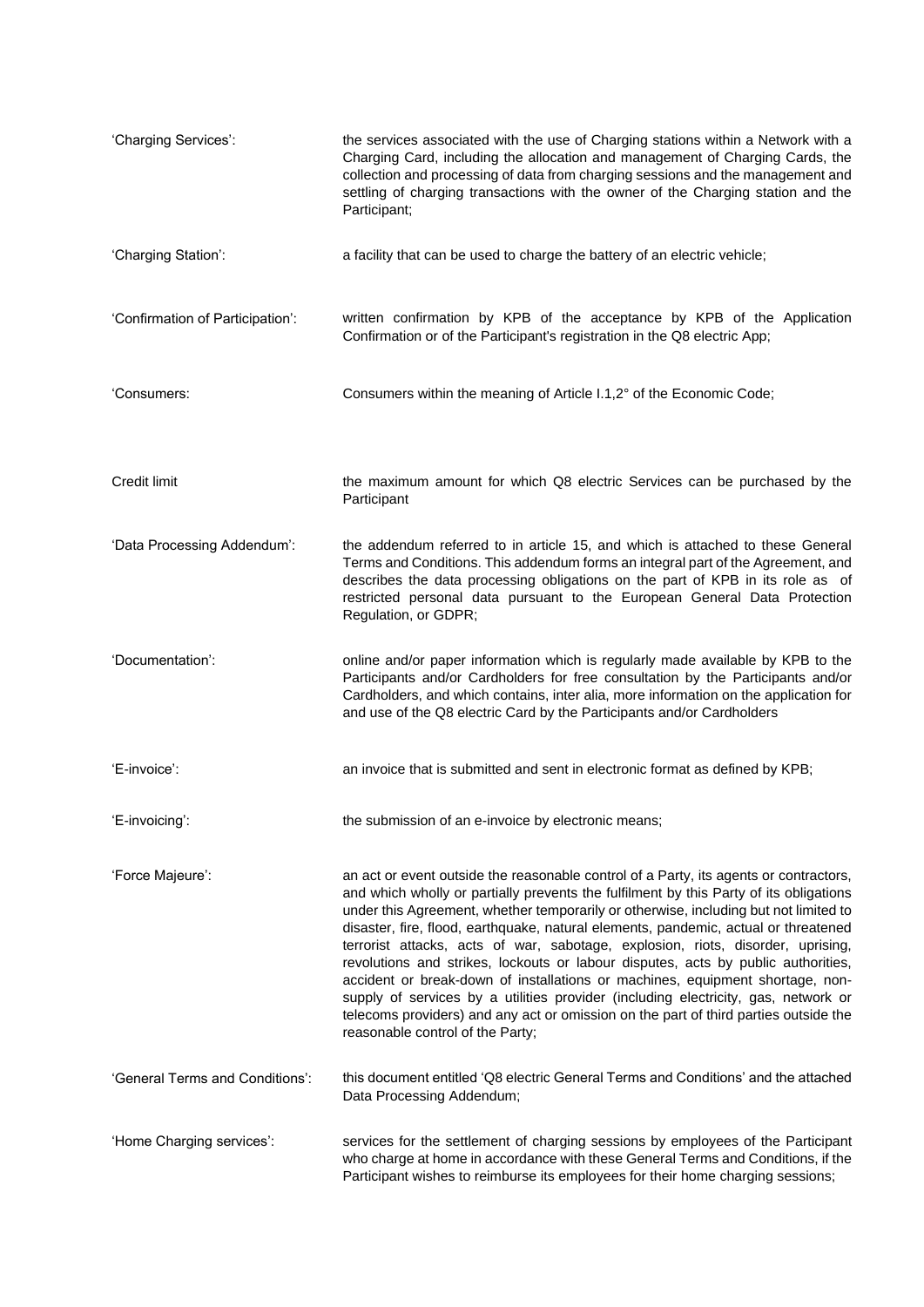| 'Hardship':               | a normal and reasonably unforeseeable act or event, not attributable to the fault of<br>one of the parties, that significantly complicates or aggravates the performance of<br>the obligation(s) by one of the parties, thereby seriously disturbing the contractual<br>balance, such as, but not limited to, changes in raw material prices, shortages of<br>raw materials or price adjustments by suppliers. |
|---------------------------|----------------------------------------------------------------------------------------------------------------------------------------------------------------------------------------------------------------------------------------------------------------------------------------------------------------------------------------------------------------------------------------------------------------|
| 'KPB':                    | Kuwait Petroleum (Belgium) nv, with its registered office at 59, Brusselstraat, PO<br>box 1, B-2018 Antwerp, RPM/RPR Antwerp (Antwerp department), VAT no.<br>BE0404.584.525;                                                                                                                                                                                                                                  |
| 'KPL':                    | Kuwait Petroleum (Luxembourg) SA, with its registered office at 12, Rue de<br>l'Industrie, L-8069 Bertrange, RCS Luxembourg B49456, VAT no. LU 16241579;                                                                                                                                                                                                                                                       |
| 'KPN':                    | Kuwait Petroleum (Nederland) BV, with its registered office at 50, Schenkkade, NL-<br>2595 AR The Hague, Chamber of Commerce no. 24025263, VAT no. NL<br>001250590B01;                                                                                                                                                                                                                                         |
| 'Kuwait Petroleum Group': | any legal entity or group of legal entities directly or indirectly controlled by Kuwait<br>Petroleum Europe B.V.;                                                                                                                                                                                                                                                                                              |
|                           | 'Q8 Liberty, Small & Large Business':Q8 Liberty customers, natural persons who perform a professional activity<br>independently or companies that are small or micro companies within the meaning<br>of Article 1:24 or Article 1:25 of the Belgian company code and companies that are<br>not small organisations as defined by article 1:24 of the Belgian company code;                                     |
| Means of access           | <b>Username and Password</b>                                                                                                                                                                                                                                                                                                                                                                                   |
| 'MSP':                    | mobility service provider, an organisation that issues charging cards and that<br>provides e-mobility services and products to its customers;                                                                                                                                                                                                                                                                  |
| 'Network':                | the joint network that is formed by the Q8 electric Network and the Partner Network;                                                                                                                                                                                                                                                                                                                           |
| 'Participant':            | the natural person aged over 18 or legal person who signs an Agreement with KPB;                                                                                                                                                                                                                                                                                                                               |
| 'Partner Network':        | all Charging Stations at which the Charging Card can be used, and which are<br>situated outside the Q8 electric Network as posted on the Website, the Q8 electric<br>App and/or the Platform;                                                                                                                                                                                                                  |
| 'Party' or 'Parties':     | KPB and/or the Participant, as appropriate;                                                                                                                                                                                                                                                                                                                                                                    |
| 'Password':               | a Cardholder's or Participant's password for access to and use of the Q8 electric<br>App or the Platform;                                                                                                                                                                                                                                                                                                      |
| 'Platform':               | online platform for Q8 Liberty, Small & Large Business customers at<br>https://electric.q8.be/portal/login where the Participant can register, manage the<br>Charging Cards and Charging Stations and check transactions;                                                                                                                                                                                      |
| 'Q8 electric':            | the full range of services and products offered by Kuwait Petroleum Group with<br>respect to the electric charging of vehicles;                                                                                                                                                                                                                                                                                |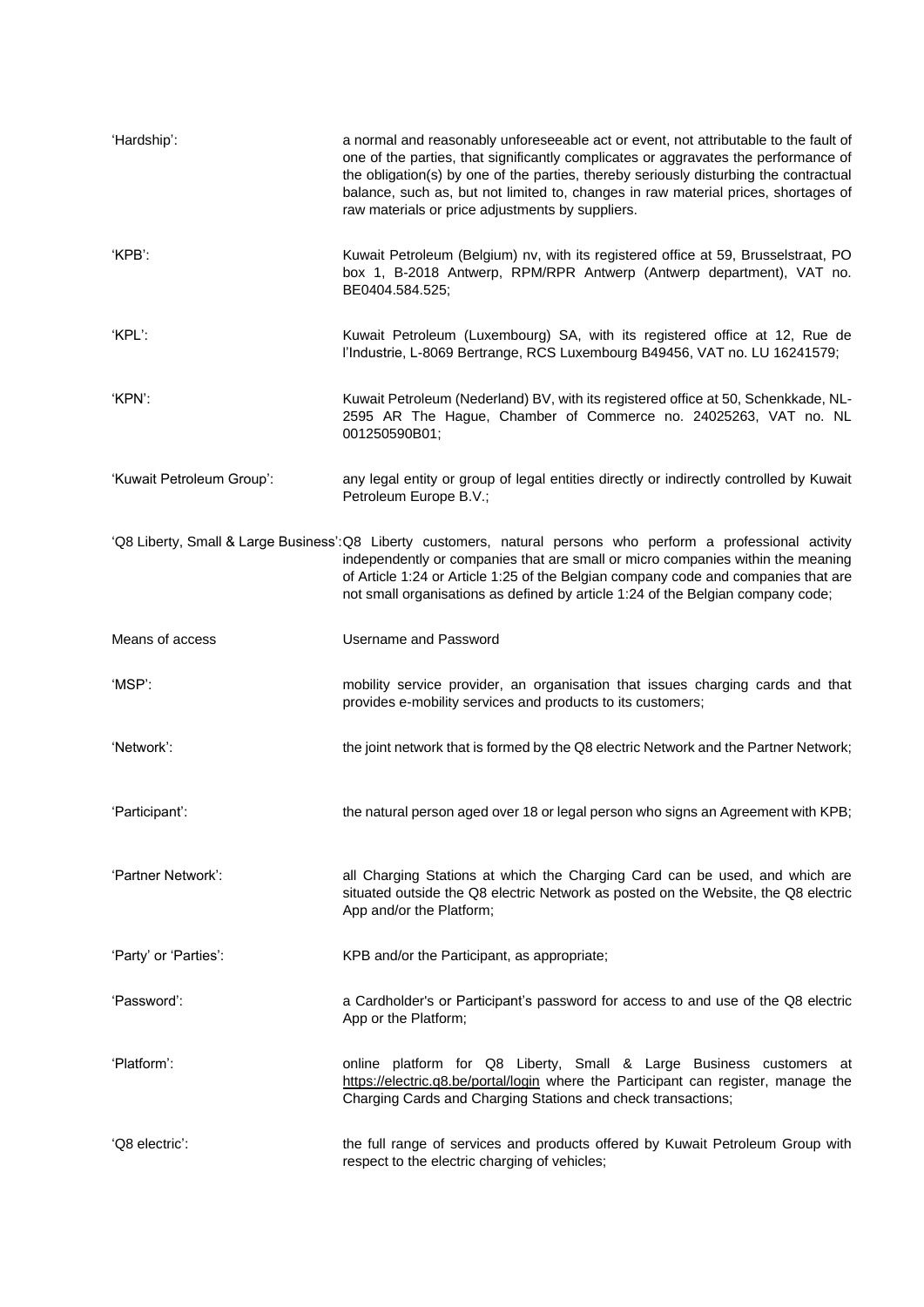| 'Q8 electric App':         | the smartphone application with which the Participant can manage the Charging<br>Cards and Charging Stations and check transactions. This application is available<br>for Apple iOS and Android;                                              |
|----------------------------|-----------------------------------------------------------------------------------------------------------------------------------------------------------------------------------------------------------------------------------------------|
| 'Q8 electric Card':        | the card issued by KPB or a member of the Kuwait Petroleum Group with the name<br>'Q8 electric Card' with a view to providing access to the Charging Stations within<br>the Network;                                                          |
| 'Q8 electric Services':    | the Charging Services,, the Home Charging Services, Administration Services and<br>all other services in relation to Q8 electric that are provided by KPB in accordance<br>with these General Terms and Conditions and/or Special Conditions; |
| 'Q8 Liberty' or 'Liberty': | the fuel cards service for business customers of KPB, as further described at<br>https://www.q8liberty.be/;                                                                                                                                   |
| 'Q8 Network':              | all Charging Stations managed by KPB, KPN or KPL;                                                                                                                                                                                             |
| 'Registration Form':       | the online or hard-copy registration form provided by KPB to Consumer via the Q8<br>electric App and to Q8 Liberty, Small & Large Business customers via e-mail or the<br>Platform so that these customers can register for Q8 electric;      |
| Security                   | a bank guarantee, surety or any other financial security in a form accepted by KPB                                                                                                                                                            |
| 'Special Conditions':      | the additional, supplementary or deviating conditions agreed in writing between the<br>Parties, and forming part of the Agreement;                                                                                                            |
| 'Username':                | a Cardholder's or Participant's identification code, allowing him to use the platform<br>or the Q8 electric App;                                                                                                                              |
| 'Website':                 | http://electric.q8.be.                                                                                                                                                                                                                        |

# **2. Participation**

- 2.1 In order to be able to purchase the Q8 electric Services described in these General Terms and Conditions, customers must complete a Registration Form which must be submitted to KPB for approval in accordance with the provisions of this article. The provisions relating to quotations, orders and the formation of an Agreement in respect of specific Q8 electric Services, which are not described in these General Terms and Conditions, may be provided for differently in the Special Terms and Conditions in respect of such specific Q8 electric Services.
- **Q8 Liberty, Small & Large Business customers** can submit an application to access Q8 electric Services by completing the Registration Form and confirming that they have viewed and accept the General Terms and Conditions and any applicable Special Conditions. Having completed and submitted the Registration Form and on receipt of the Application Confirmation, the customer is required to expressly confirm his application to KPB.
- **Consumer customers** can register in the Q8 electric App by linking a valid means of payment to their account and confirm that they have viewed and accept the General Terms and Conditions and any applicable Special Conditions. The means of payment must in all instances be valid for minimum six weeks to guarantee the payment of charging sessions during the current calendar month.
- 2.4 The Agreement between a Participant and KPB does not enter into effect until KPB has sent the Confirmation of Participation, at which time the Participant receives a Username and a Password to be set in order to use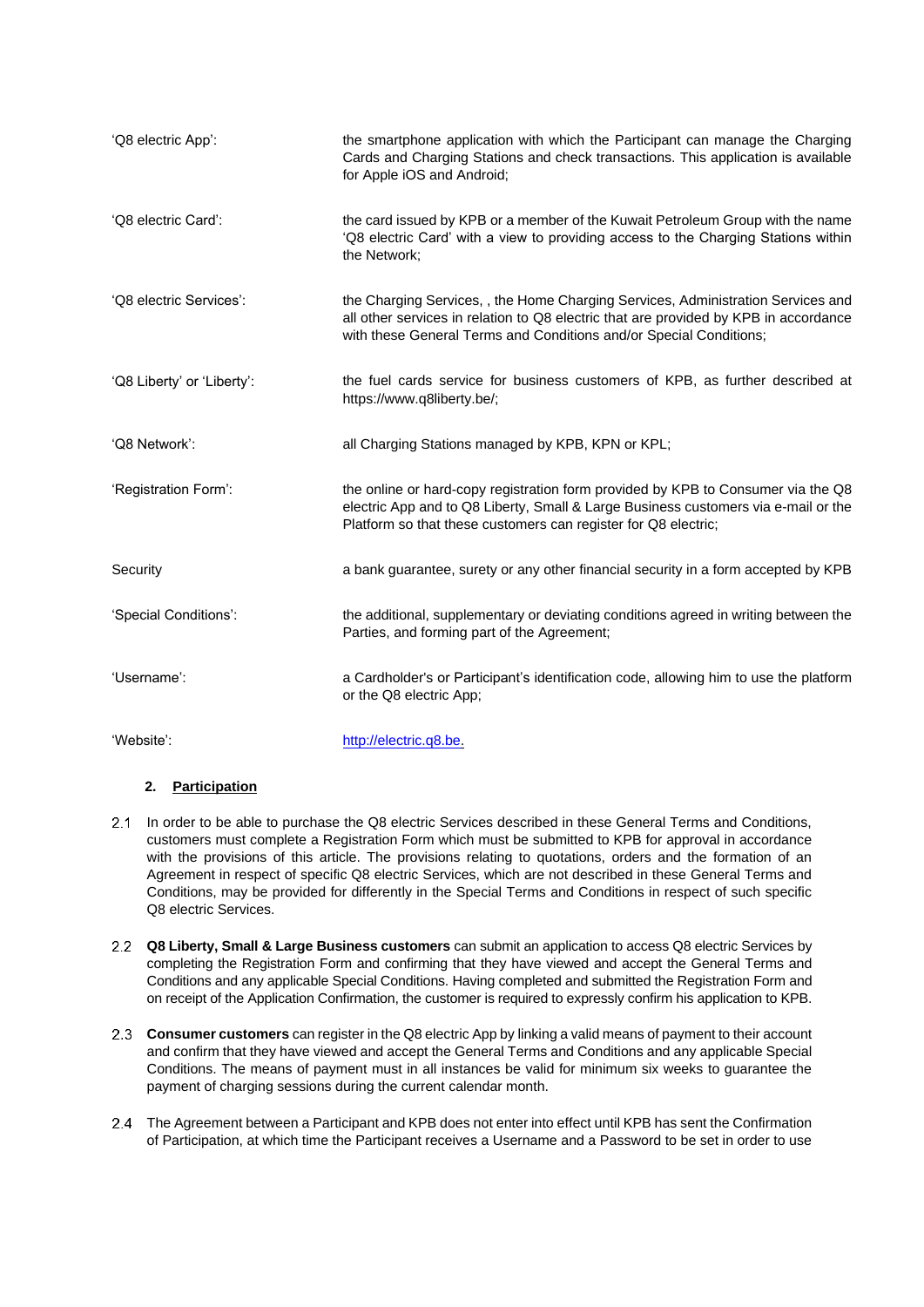the Platform, the Q8 electric App and the Q8 electric Services purchased for the duration of this Agreement. Consumer customers can set their own password when they register for the Q8 electric App.

- 2.5 KPB is entitled, in light of all the facts and factors which may reasonably be relevant, to reject the application for participation and access to additional Q8 electric Services, or to make this dependent on meeting specific conditions (such as rectifying incorrect information, providing securities, obtaining direct debit instructions, mandates, etc.).
- 2.6 The Participant guarantees that all details provided to KPB (such as credit card details) are current, complete and accurate and will remain so for the duration of the Agreement, and that he is also authorised to communicate these details to KPB. The Participant undertakes to inform KPB immediately of any changes to these details in writing by recorded delivery or via email to [help@q8electric.be.](mailto:help@q8electric.be)
- 2.7 The Participant is required to communicate these General Terms and Conditions, and any applicable Special Conditions, to these Cardholders, and ensure their compliance with them. The Participant guarantees that these Cardholders will comply at all times with these General Terms and Conditions and any Special Conditions as if they themselves were participants in accordance with this Agreement.

## **3. Provision of the Q8 electric services**

- 3.1 KPB undertakes to make the necessary effort to supply the Q8 electric Services purchased to the Participant in accordance with the provisions of this Agreement.
- Unless expressly agreed otherwise, all commitments on the part of KPB with respect to the Q8 electric Services are executed with reasonable effort, without being linked to the achievement of any result, KPIs or SLA conditions.
- Without prejudice to KPB's other rights, KPB is entitled at any time, without judicial intervention, notice of default or payment of any compensation, to suspend the supply of the Q8 electric Services in whole or in part if the Participant fails to comply with one or more obligations under this Agreement, or in the event of other circumstances which would justify the immediate suspension of the Agreement. KPB will always do its utmost to inform the Participant as quickly as possible of any suspension in light of the circumstances concerned, in accordance with article [18.2](#page-12-1) of these General Terms and Conditions. Given the potentially urgent nature of a suspension, it is conceivable that notification can be given only after the suspension has been implemented.

## **4. Allocation of Charging Cards**

- Consumer customers can request via the Q8 electric App a Q8 electric Card. Q8 Liberty, Small & Large Business customers can apply for and manage their cards via the Platform.
- 4.2 Q8 electric Cards requested are despatched to the address specified in the Q8 electric App within fourteen calendar days.
- Q8 Liberty, Small & Large Business customers owe KPB the applicable fee for administration costs for each Q8 electric Card issued, namely €1.65 per Q8 Electric Card, excluding VAT, per month. If, for whatever reason, a Q8 electric Card must be replaced, the same costs may be charged by KPB.
- Participants can create additional accounts for Cardholders via the Platform by following all the steps and completing the required fields. Cardholders receive a separate email with their Username and a Password to be set for the Q8 electric App; this will be sent to the email address provided by the Participant on the Platform.
- To use the Q8 electric App, the Cardholder must have a compatible mobile device with internet access, which meets the most recent software and security requirements. KPB recommends securing the device by means of a pin code, pattern, fingerprint, touch ID or face ID. When the Cardholder wishes to link the Q8 electric App to his account on the Platform, he will be asked to enter his Password. The Cardholder is personally responsible for keeping his Password confidential. As soon as the Cardholder has reason to suspect that his Password has fallen into the hands of a third party, the Cardholder must inform KPB accordingly, and change his Password immediately.
- Q8 electric Cards remain the property of KPB at all times. The risk associated with Q8 electric Cards, Usernames and Passwords transfers to the Participant at the moment of despatch to a Cardholder by or on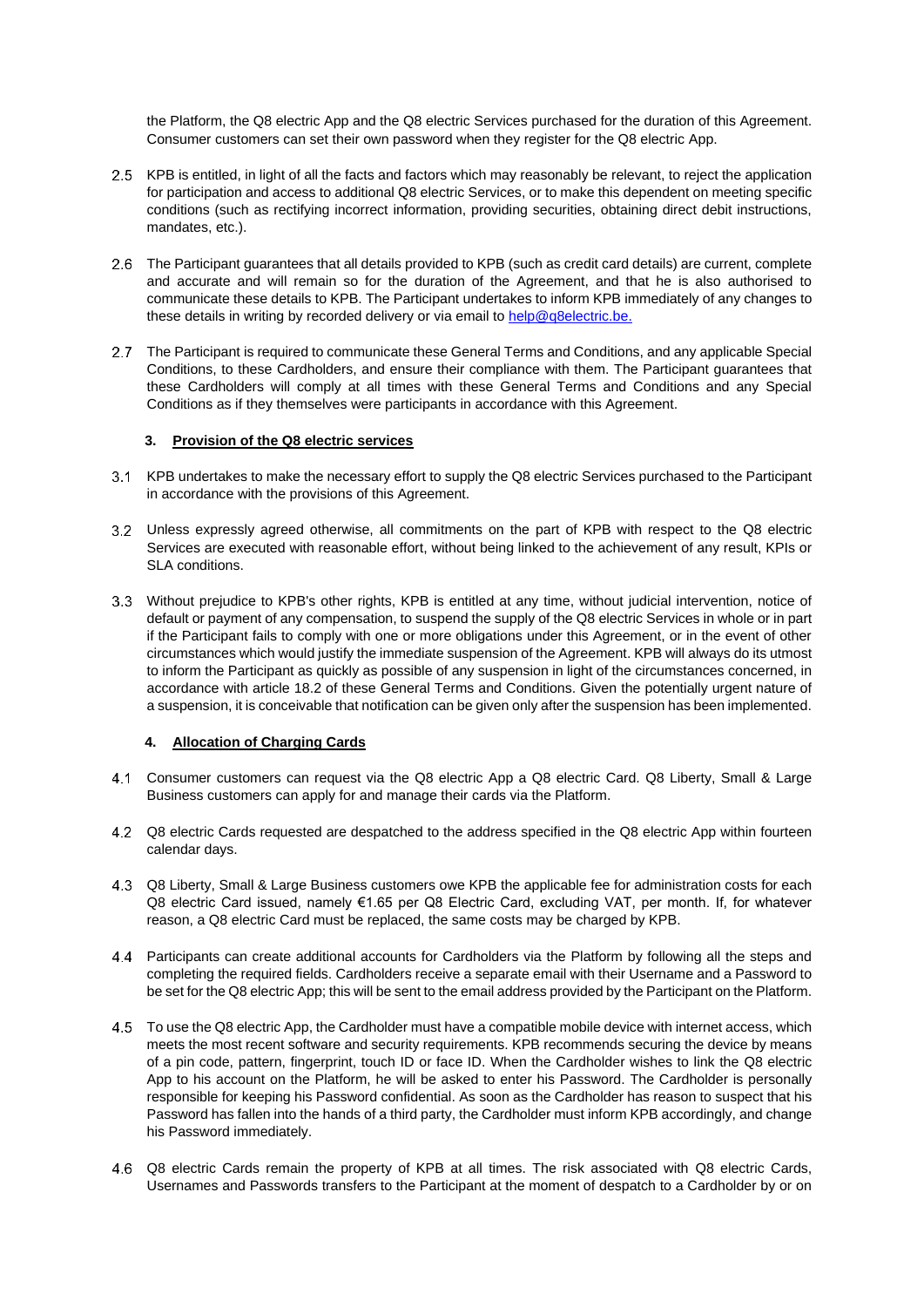behalf of KPB. The Participant is responsible for using and storing these Q8 electric Cards and details in a secure and confidential manner in order to limit the risk of wrongful use. The Q8 electric Cards must not be left unattended in vehicles or in any other place.

- 4.7 In the event of loss, theft, serious risk of abuse, or abuse of a Charging Card, the Participant must block the Card immediately via the Q8 electric App or the Platform. The Participant remains responsible for all Q8 electric Services purchased for up to 48 hours after blocking the Charging Card. The Participant is entitled to have a Charging Card blocked at any time for any reason whatsoever. The Participant can block any Q8 electric Card himself in the Q8 electric App or in the Platform.
- A Cardholder is deemed to be authorised by the Participant to use the Q8 electric Card. The Participant is responsible for ensuring that no Q8 electric Card remains in the possession of an individual who is no longer authorised to use the Q8 electric Card.
- The Participant guarantees to KPB that its Charging Cards will not be forged, copied or modified in any way whatsoever. The Participant is required to pay for all purchases made using a forged, copied or modified Q8 electric Card, along with all other potential damage arising from the wrongful use of Charging Cards after their despatch to the Participant or Cardholders.

## **5. Use of a Charging Card and Q8 electric Card**

- 5.1 A Charging Card is for personal use only by a Cardholder, to purchase Charging Services from KPB on behalf of the Participant, within the limits agreed between the Parties. The Participant is obliged to pay for all Charging services provided using the Charging Card.
- 5.2 The Cardholder must activate each Q8 electric Card in the Q8 electric App prior to use. If it is linked to a mobile data network, the Q8 electric App may use mobile data. KPB cannot be held accountable in any way for the costs of data use as a result of the use of the Q8 electric App.
- 5.3 Other than in the event of blocking, suspension or termination of access in accordance with these General Terms and Conditions, the Charging Card provides access to the use of Charging Stations within the Network. The Charging Card acts as an authentication tool for the Cardholder.
- Charging Stations may be used only in accordance with the instructions made available by the Charging Station owner or at the Charging Station location.
- All Participants are required to report any faults with respect to Charging Stations and the Q8 electric Services immediately to KPB via the Q8 electric App, the Platform, the Website or by email to [help@q8electric.be.](mailto:help@q8electric.be) Under no circumstances may the Participant abuse any faults.
- The terms and conditions of the operator of the respective Charging Station apply to the use of Charging Stations in the Partner Network (including, but not limited to, managing charging transactions and processing the Cardholder's details). The Participant is obliged to inform himself of these terms and conditions and comply with them. If the Participant fails to do this, or fails to do so properly, he is in breach of fulfilling his obligation to KPB under this Agreement. KPB cannot be held liable by the Participant for any damage suffered by the Participant or the Cardholder due to a failure to comply with the terms and conditions of the operator of the Charging stations within the Partner Network. The Participant indemnifies KPB against any claim from a member of the Partner Network arising from the failure to comply with such terms and conditions.
- 5.7 KPB provides no guarantee that the Charging Stations in the Network will function at all times without disruption and/or fault, or that they will be available at all times. Neither does KPB guarantee the density or accessibility of Charging Stations.
- 5.8 KPB will make every reasonable effort to regularly update the overview of the Charging Stations in the Network on the Website, on the Q8 electric App and/or on the Platform. KPB provides no guarantees concerning the accuracy of the information posted on the Website, the Q8 electric App and/or the platform. KPB is at all times entitled to add or remove Charging Stations from the Q8 electric Network or Partner Network.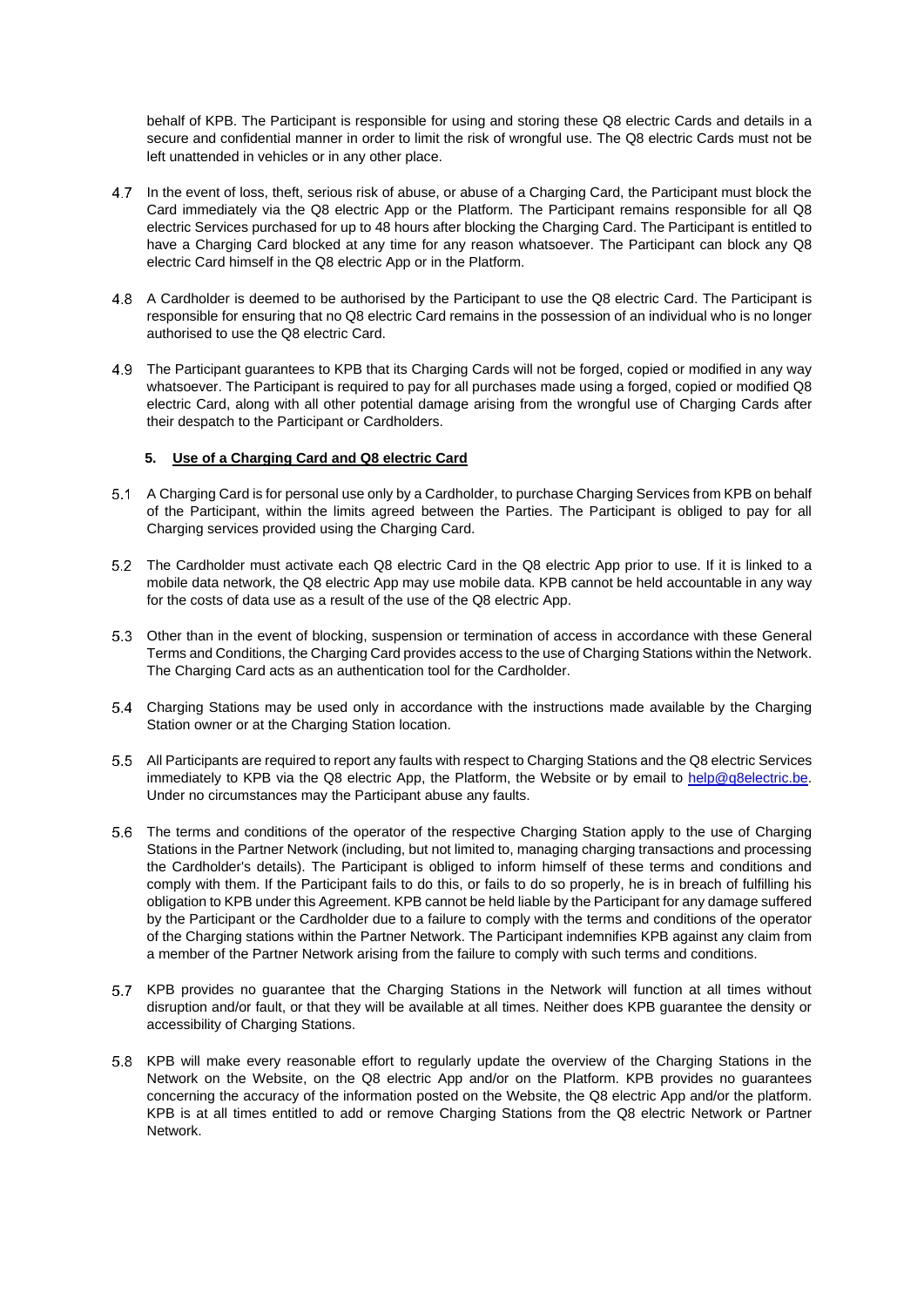## **6. Home Charging**

- If the Parties have agreed that KPB will provide Home Charging Services, the terms and conditions below apply in the absence of specifically agreed Special Conditions in this respect.
- 6.2 The Participant accepts that he is responsible for installing the Charging Station and connecting it to the Platform in accordance with all instructions and documentation provided by KPB.
- The Participant guarantees that all data which are processed, stored and transferred to KPB by means of the Participant's and his employees' systems or infrastructure are at all times recent, complete and accurate, and are free from files which may contain malware, viruses, harmful data or malicious programs.

## **7. Administration Service**

- 7.1 If the Parties have agreed that KPB is to provide administrative support, through reimbursement of expense claims, to the employer such that he is relieved from the administration that the Q8 electric services entail with respect to his employees, the terms and conditions below apply in the absence of specifically agreed Special Conditions in this respect.
- The employer registers his employees' details (name, bank account number) and the details of the Charging Station that is installed at the employee's home ('home chargers') and for which he wishes to make use of the Administration Service in the Platform. Once a month, Q8 exports a list of the charging sessions on home chargers per employer from the Platform. This list contains the following information per employer: the charging sessions, the kWh, the price for that month, the employee's name and bank account number of the employee in question. This list is a so-called expenses claim on the basis of which KPB instructs its bank to pay the employer's employees in question. For this Administration Service, a monthly amount, consisting of the sum of all expense invoices paid by KPB (a copy of which will be communicated) and a handling fee per employee will be invoiced to the employer. In the event of a dispute, the employer or the employee can contact customer service:
	- Q8 BE: B2B: +32(0)32413730 en [EV@Q8.com](mailto:cardsupport@Q8.be) B2C : +32(0)32413535 en [help@q8electric.be.](mailto:help@q8electric.be).
- 7.3 KPB pays the employee's expenses claim before KPB has received the corresponding amount from the employer, after invoicing the Administration Service to the employer. The payment term of this invoice is 9 (nine) calendar days after the invoice date unless otherwise agreed..

## **8. Blocking of the Cards**

- 8.1. Blocking at the request of or by the Participant:
	- i. The Participant has the right to have the Card blocked at any time for any reason. If a Cardholder is no longer authorised or a Card/smartphone has been lost/stolen, the Card must certainly be blocked.
	- ii. The request by the Participant to block a Card shall be made by telephone to Customer Services. The contact details are available on the Website and are also included in Article 12 of these General Terms and Conditions.
	- iii. If the request to block the Card is made by telephone, the Participant shall provide Customer Service with the full Card number, together with personal identification data that may help identify the Card to be blocked. Providing incorrect information may result in the wrong Card being blocked, leaving the Participant solely liable for Q8 electric Services purchased with that Card, which was intended to be blocked.
	- iv. Each telephone request by the Participant to block a Card will subsequently be confirmed in writing to KPB as soon as possible. Only from the moment of receipt by KPB of the written confirmation, the Participant is no longer liable for Q8 electric Services purchased with the blocked Card.
	- v. KPB shall make reasonable efforts to block the Card within twenty-four (24) hours of the Participant's written request.
	- vi. Via the Platform, the Participant can also block a Card himself in accordance with the arrangements described in the Documentation made available to the Participant.

8.2. Blocking at the initiative of KPB: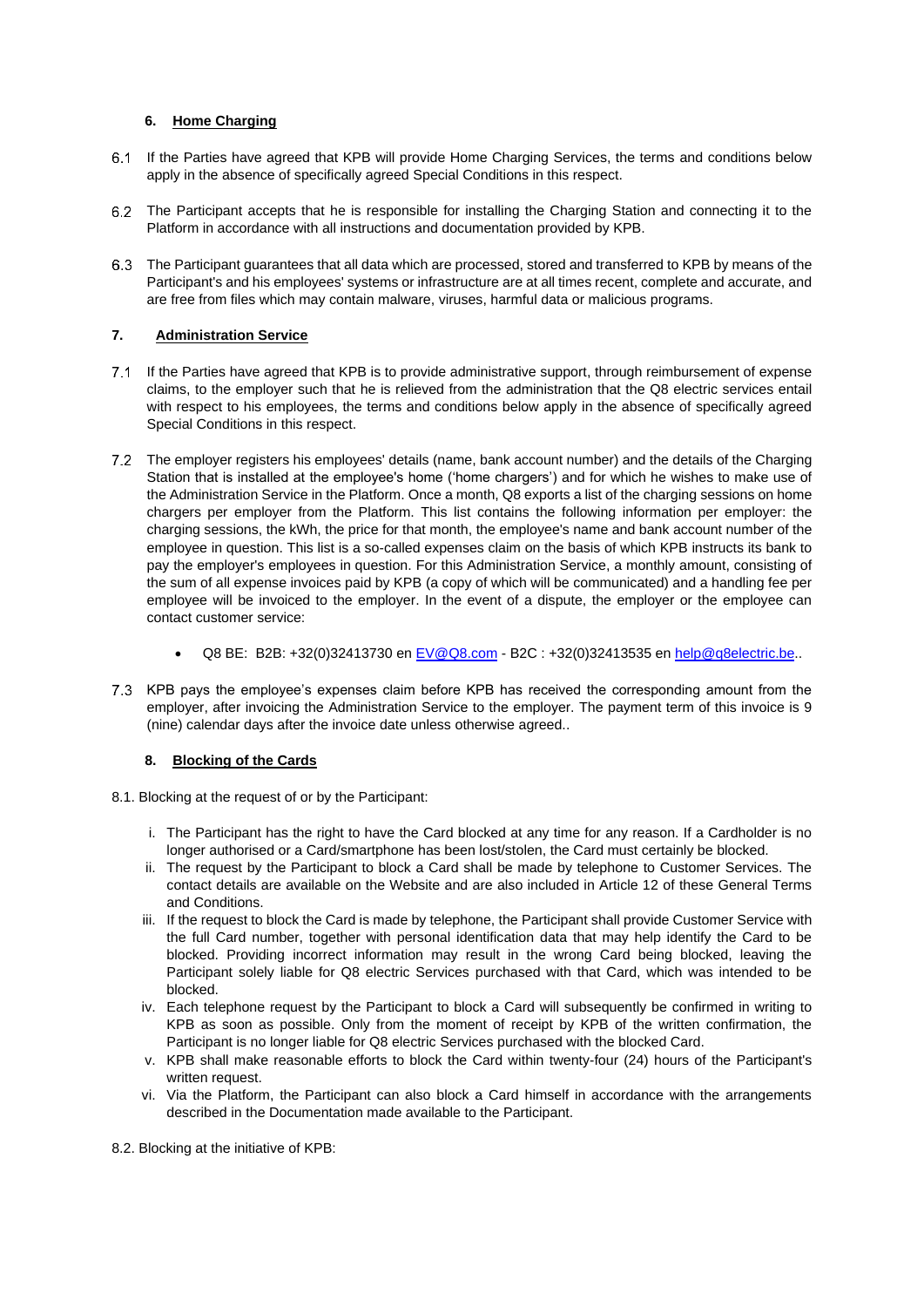- i. Without prejudice to other rights that KPB has under the Agreement, the law or otherwise, KPB has the right at any time to block a Card immediately and to request its return (and/or refuse to re-issue, replace or renew a Card), if:
	- the Participant fails to pay invoices at the latest by the due date of the payment period:
	- the invoices of the Member are paid by a third party without a specific written agreement between the Parties and this third party;
	- the Participant has reached its Credit Limit;
	- the Securities provided by the Participant to KPB do not provide sufficient security, have expired, have become insufficient, or have been withdrawn or modified without KPB's prior written consent;
	- in the situations described in article 11.2:
	- fraudulent use of a Card or any problem whereby the security of the Card is compromised;
	- the Card was not used for a consecutive period of twelve (12) months;
	- the Card is found to be defective; and/or
	- the Means of access are used in an unauthorised manner.

## **9. Purchase limit and Credit limit**

- 9.1. Q8 Liberty customers are subject to the provisions of Q8 Liberty regarding the limit for purchases and the Credit Limit. These limits apply cumulatively for purchases via the Q8 electric Card, the Q8 Liberty Card and via Mobile Refuelling (as defined in the General Conditions for Q8 Liberty Cards) or via the Charge Card.
- 9.2. For Small & Large Business customers, the Credit Limit is determined by KPB on the basis of various factors (e.g. frequency of invoicing, payment terms, creditworthiness of the Participant, size of the Security provided, etc.) and may be changed by KPB at any time, without KPB having to give reasons. KPB will subsequently inform the Participant in writing of any change with respect to the Credit Limit.
- 9.3. When establishing and during the term of the Credit Limit, KPB reserves the right to require a Security from the Participant. The provision of a Security does not affect the Participant's liability under the Agreement.
- 9.4. The Participant undertakes to inform KPB in writing of any change in its activities, company or group structure and/or estimated annual volume that may necessitate a change in the Credit Limit in order to avoid a possible blocking of the Cards.
- 9.5. Without prejudice to any other rights of KPB under the Agreement or in law, if the Security provided by the Participant has expired, become insufficient, or been withdrawn or modified without KPB's prior written consent, KPB shall be entitled, at its discretion, upon written notice to the Participant, to require the Participant to immediately (a) pay invoices for which the payment term has not yet expired; (b) provide additional Securities and/or increase existing Security; and/or (c) accept a change in commercial terms (such as payment term and Discounts). If the Participant does not comply with these requirements, KPB has the right to terminate the Agreement in accordance with article 11.2.
- 9.6. Upon termination of the Agreement, KPB will release the Security on condition that all of the Participant's obligations under the Agreement have been fulfilled. Until such time as the Securities are released, the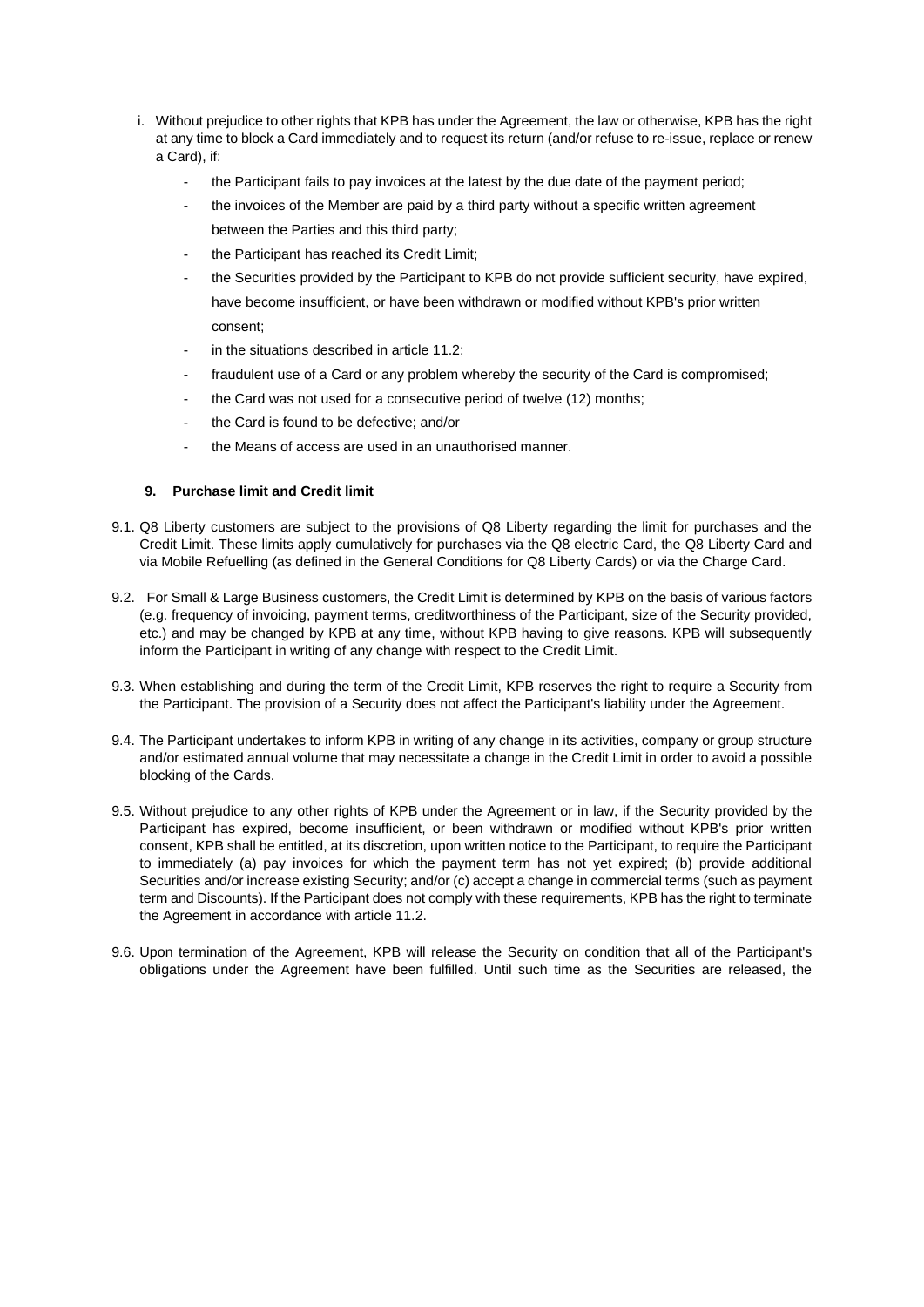Securities provided by the Participant may be used by KPB to offset any amounts owed by the Participant to the Kuwait Petroleum Group.

### **10. Prices, invoicing and payment**

10.1. With the exception of the rates for the charging sessions, the agreed prices for the Q8 electric Services can be found in the Q8 electric App or, as the case may be, in the Confirmation of Participation or Special Terms and Conditions.

10.2. The applicable rates for a charging session consist of various price components which are posted on the Q8 electric App and/or displayed at the Charging Station. The prices for Charging Services comprise the following components as a minimum:

- a) any subscription costs;
- b) the rate calculated for the charging session (this rate can be calculated either per kWh, or per charging session, or for the duration of the charging session; this varies per Charging Station); this is generally a fee paid to the Charging Station owner and the electricity supplier;
- c) a transaction costs fee for the administrative processing per charging session for the use of the Charging Card.

*B2B* – Unless specified otherwise, the prices indicated are increased with any applicable taxes, duties and/or levies of whatever nature, as well as any transport, delivery or insurance costs applicable to the Q8 electric Services in question.

*B2C* – The consumer prices indicated are displayed in euro, and include all taxes, duties and /or levies, as well as all mandatory costs that must be paid with respect to the Q8 electric Services.

10.3. KPB is entitled to increase the prices applicable to Q8 electric Services at any time as a consequence of any increase in taxation or other mandatory surcharges imposed by the government, including after the Agreement has been concluded.

10.4. KPB is further entitled to unilaterally adjust the applicable prices in place for the Q8 electric Services at any time after this Agreement has come into effect, in accordance with the provisions of article [16](#page-12-2) of these General Terms and Conditions.

10.5. Unless agreed otherwise in writing, payments must be made via the payment method that was registered in the Q8 electric App (Consumers) or via the Platform (Q8 Liberty, Small & Large Business).

10.6. All payments due are payable immediately by means of a credit or debit card that is authorised for the entire outstanding amount (Consumers), or within 9 (nine) calendar days after the invoicing date in accordance with the Liberty terms and conditions (Q8 Liberty, Small & Large Business customers). Orders may be invoiced to the Participant several times per month.

10.7. When an invoice has to be prepared, the Participant accepts that KPB issues electronic invoices only, via the email address provided in the Q8 electric App or the Application Form, and that he will not receive any paper invoices unless agreed otherwise in writing. KPB is nevertheless still entitled to issue paper invoices. The Participant acknowledges that he is responsible for compliance with all legal requirements applicable to the receipt and retention of invoices.

10.8. The Participant undertakes to check every invoice and every direct debit carefully. Any disputes regarding an invoice or direct debit must be notified to KPB in writing within five working days of the invoice or direct debit date, by registered letter or via email to [help@q8electric.be.](mailto:help@q8electric.be) Failure to do this means that the complaint is late, and cannot be accepted. If the complaint is upheld, KPB will refund any excess amount charged.

## *B2B* – Even where the Participant has disputed an invoice, he is not entitled to suspend its payment.

*B2B -* If a Participant fails to pay amounts owing within the applicable payment term, contractual interest of 10% per year, calculated from the due date of payment up to and including the date of payment, shall be due by operation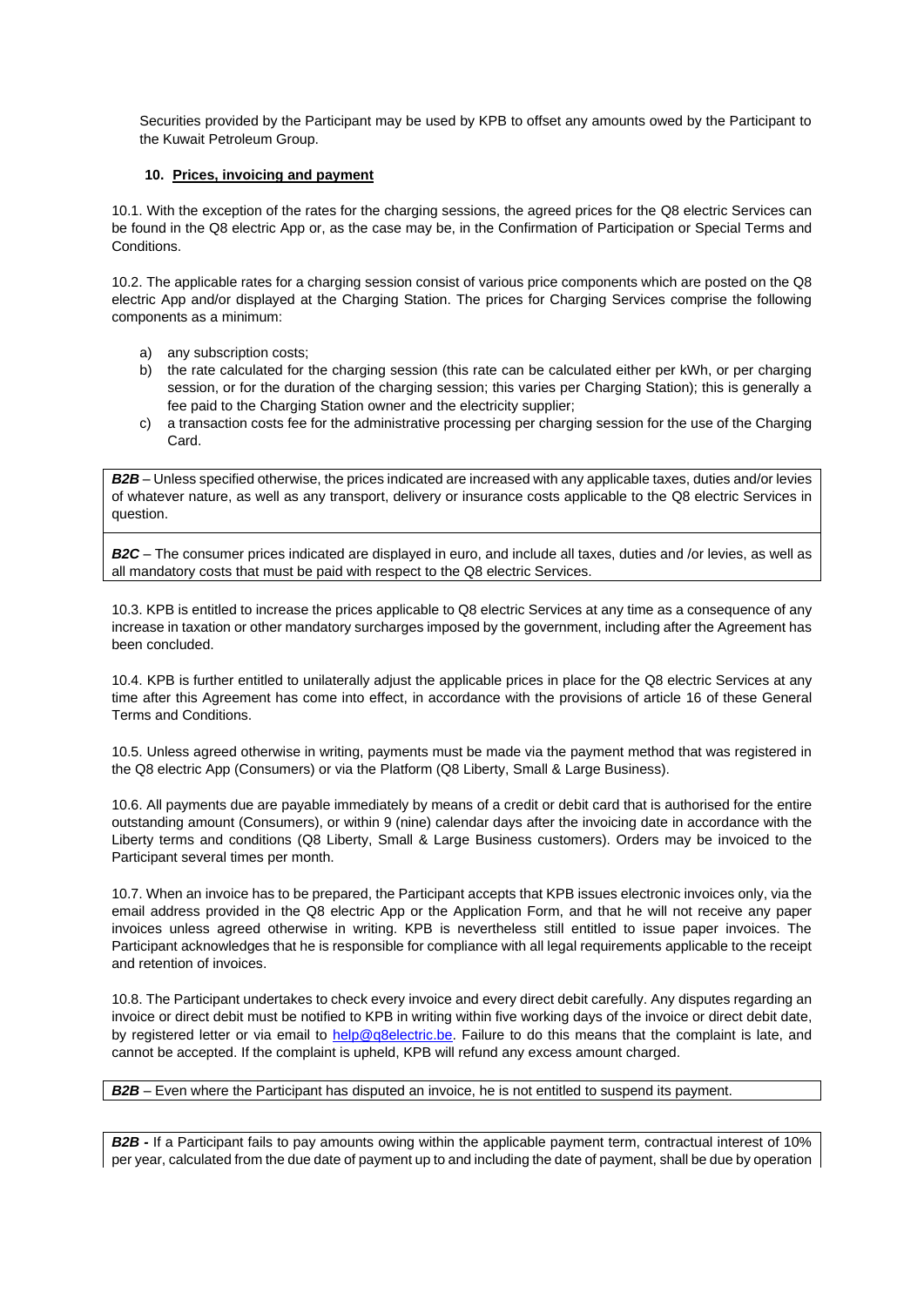of law and without notice of default being required Where legally permitted, KPB is entitled to charge an administration fee of minimum EUR 15 excl. VAT per reminder.

*B2C* – If a Participant fails to pay amounts owing within the applicable payment term, KPB will be entitled to charge interest at the applicable statutory rate after the expiry of 15 calendar days following the provisioning of a notice of default to the Participant. Where legally permitted, KPB is entitled to charge an administration fee of minimum EUR 15 excl. VAT per reminder.

### *B2B* – The Participant is expressly excluded from set-off.

10.9. If the Parties have already signed a Q8 Liberty agreement, however, the consumption of Charging Services can be included in the fuel costs, unless agreed otherwise.

## **11. Duration and termination of the Agreement**

11.1. The Agreement is entered into for an indefinite period, unless specified otherwise. Both KPB and the Participant are entitled to terminate the Agreement in writing via a registered letter without notice period. The Agreement will in that case be terminated from the first day of the next calendar month following the month in which the registered letter is sent to the other Party.

*B2C* – In case KPB decides to transfer the agreement in whole or in part, or any rights or obligations arising from the agreement, to a member of the Kuwait Petroleum Group, conform Articl[e 18.4,](#page-13-0) and the Participant does not consent to any such transfer, he will be entitled to immediately terminate the Agreement in writing via a registered letter without notice period.

- 11.2. KPB is entitled to unilaterally terminate an Agreement in whole or in part at any time, without legal intervention, without giving notice or without payment of compensation in the following circumstances, notwithstanding KPB's entitlement to claim damages:
	- a) if the Participant or his Cardholders fail to comply with one of more of the obligations under this Agreement, and continue to be in default following a period of ten days after notice of default was sent by recorded delivery;
	- b) in the event of the Participant's non-compliance with any of the payment obligations for a reasonable period after its due date;
	- c) there are serious indications, in the opinion of KPB, of insufficient solvency of the Participant;
	- d) in the event that KPB does not receive authorisation for payment within a period of five days of the entry into force of this Agreement, or in the event that such authorisation is discontinued or threatens to be discontinued;
	- e) in the event that it proves impossible to send the Q8 electric Card to the Participant's specified delivery address;
	- f) in the event of a stay or suspension of payments, debt rescheduling or settlement with creditors of the Participant obtained by or in respect of the Participant or in the event that steps are taken to obtain or enter into the same, or any other proceedings commenced in respect of the Participant under any law, regulation or procedure relating to the reorganisation, stay or suspension of payments, debt rescheduling or settlement;
	- g) in the event that a petition, writ of summons or other means of commencement is filed with the court, or an order, judgment, writ of mandamus or any other decision is made or issued in respect of the liquidation, bankruptcy, receivership or winding up of the Participant, or in the event of the Participant's manifest insolvency;
	- h) in the event that the Participant is, or has been declared or deemed to be, insolvent;
	- i) in the event that the Participant will experience or witness an event analogous to those set out in Articles 11.2(f) to 11.2(h) in any jurisdiction;
	- j) in the event that the bank direct debit provided by the Participant is discontinued or at risk of being discontinued;
	- k) in case the Participant has reached its Credit Limit determined in accordance with Article 9 (Limit on purchases and Credit Limits);
	- l) in the event of fraudulent use of a Card or any problem whereby the security of the Card is compromised; and/or if the Q8 electric Card has not been used for a consecutive period of twelve (12) months;
	- m) in the event of Force Majeure or Hardship for a sustained period of ten days;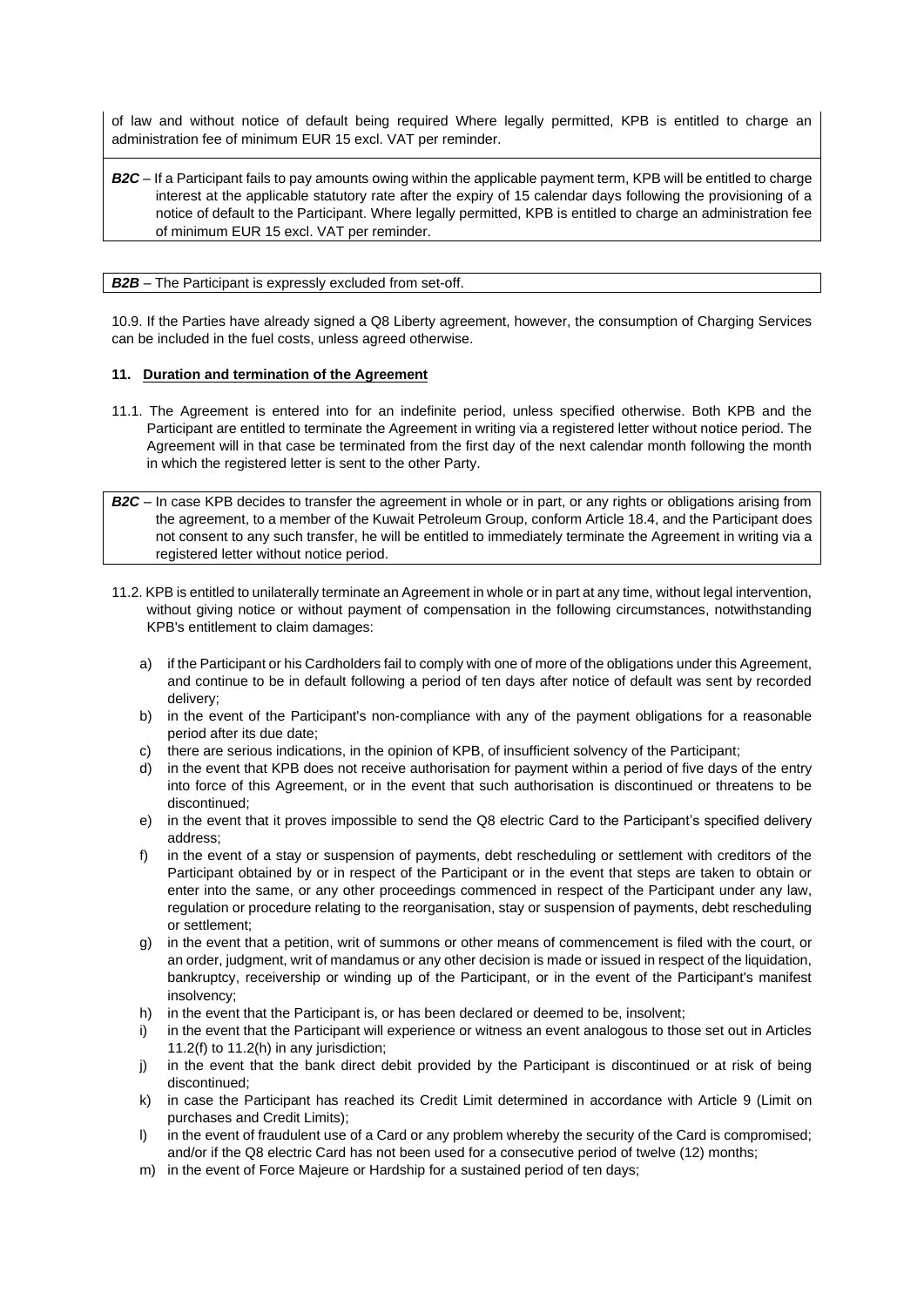- n) in the event of a change in the control of the Participant in accordance with article 1:14 of the Belgian company code; or
- o) other circumstances that justify the immediate termination of the agreement, including but not limited to the suspicion of fraud and/or the misuse of discounts.
- 11.3. On termination of the Agreement, the Participant immediately owes all outstanding payments not yet due. The Participant must immediately return or destroy, at KPB's choice, all products made available to him, such as the Q8 electric Cards.

11.4. The Participant cannot derive any rights vis-à-vis KPB from the termination, exclusion and amendment referred to in this Article 11.

11.5. In the event of Hardship, the Parties shall negotiate in good faith an adjustment of the Agreement in order to restore the balance between the Parties. The Party invoking these circumstances must immediately inform the other Party, requesting the other Party to commence negotiations without delay.

## **12. Customer Services**

12.1. KPB has a customer services department to deal with any queries and/or complaints on the part of the Participant with respect to Q8 electric Services. This customer services department can be contacted on:

- Q8 BE: B2B: +32(0)32413730 and  $EV@Q8.com$  B2C : +32(0)32413535 and [help@q8electric.be](mailto:help@q8electric.be)
- 12.2. KPB will make every effort to deal with any questions and/or complaints from the Participant within two working days. KPB provides no guarantee that Customer Services will be available at all times without failure and/or disruption.

## **13. Liability**

13.1. Unless not permitted by law, and without prejudice to article [0,](#page-10-0) KPB is not liable for any damage suffered or incurred by the Participant arising from or in connection with a slight failure or slight error on the part of KPB, regardless of whether the origin of the damage is contractual or extra-contractual in nature.

<span id="page-10-0"></span>13.2. Nothing in the Agreement excludes or limits KPB's liability for fraud, wilful intent or gross negligence on the part of KPB or its employees or agents.

13.3. Without prejudice to article [0,](#page-10-0) KPB is not liable for indirect, special, incidental or consequential damage of any type, including but not limited to disruption to business activities, claims from third parties, damage as a consequence of disruption to business activities or loss of profits, loss of inventory, or of competitive advantage or of goodwill related to the Agreement, whether or not foreseeable, regardless of other causes of the damage, even if one of the Parties was aware in advance of the possibility of damage, under whatever legal form (law, wrongful action, agreement or otherwise).

13.4. The Participant accepts that KPB has no control over the condition, the maintenance and the possible unavailability of third-party Charging Stations on the Network.

13.5. KPB is not liable for any damage suffered or incurred by the Participant arising from or in connection with (i) incorrect or incomplete details provided by the Participant, (ii) actions or omissions on the part of the Participant, and/or (iii) failure or delay on the part of the Participant to respond to a notification, warning or information when disclosed.

13.6. The Participant must make careful use of the Charging Stations and associated equipment supplied by KPB such as, for example, Q8 electric Cards or charging cables. The Participant is personally responsible for using an appropriate cable that meets all the required conditions of use, including safety requirements.

13.7. The Participant is liable for any damage suffered or incurred by KPB arising from or in connection with actions, omissions, negligence, gross negligence, wilful misconduct or fraud on the part of the Participant and Cardholders, including the use in any way whatsoever of the Q8 electric Services, and agrees to indemnify KPB in the event of any resulting claims by third parties.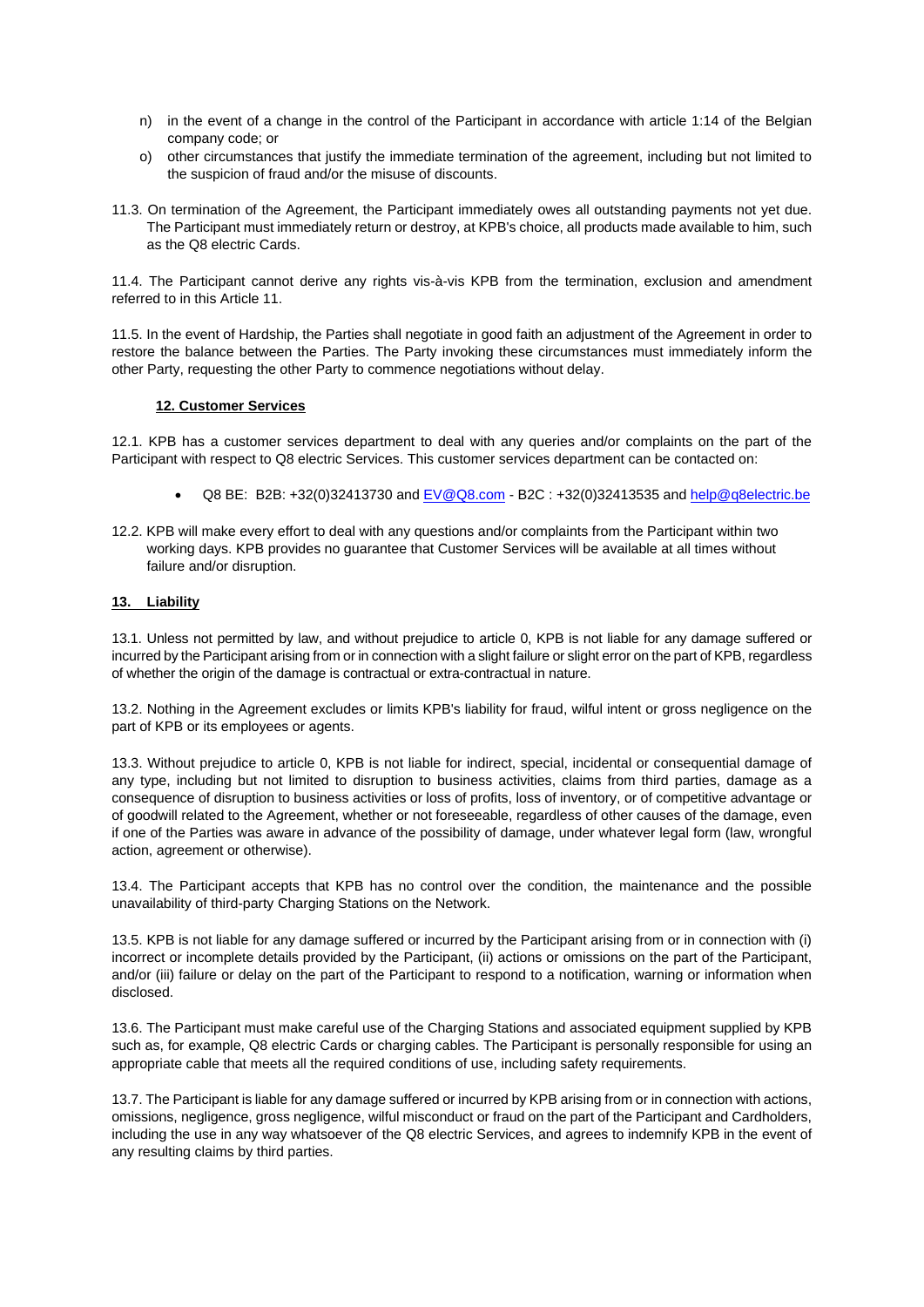13.8. Claims from the Participant with respect to the Agreement are addressed to KPB and not to any other member of the Kuwait Petroleum Group, regardless of whether the claim concerns KPB or another member of the Kuwait Petroleum Group.

13.9. If KPB, notwithstanding the exclusions and limitations to liability set out in this article, is held liable by a competent court for a loss not caused by fraud, wilful intent or gross negligence on the part of KPB or its employees or agents, KPB's liability is limited to €1000 per annum per event giving rise to the claim, with a series of related events being treated as one single event.

13.10. KPB is in no way liable for damage arising from any act or omission on the part of the Participant contrary to any provision(s) of these General Terms and Conditions. The Participant is liable to KPB for damage as a consequence of acts and/or omissions in violation of statutory and/or contractual provisions, including these General Terms and Conditions.

13.11. The use of the Q8 electric Card, the Q8 electric App or the Platform is permitted only in compliance with this Agreement and provisions and for legal purposes, also in compliance with all applicable law, regulations and codes of practice.

13.12. In particular, the Participant will not:

- o transmit, transfer or distribute information on or via this Q8 electric App and/or the Platform that is or could be offensive, obscene, defamatory or otherwise illegal;
- o use this Q8 electric App and/or the Platform in any way that causes or may cause an infringement of the rights of others;
- o use software, routine or devices which electronically or manually interfere, or attempt to interfere, with the operation or functionality of this Q8 electric App and/or Platform, including not limited to uploading or making available, by any means whatsoever, files that contain untrustworthy data or viruses;
- o damage, modify or interfere with the look and feel of the Q8 electric App and/or the Platform or the underlying software code;
- o take actions which place an unreasonable or disproportionate load on the Q8 electric App and/or the Platform, or on related infrastructure;
- o gain, or attempt to gain unauthorised access, by any means whatsoever, to one of our networks.

13.13. KPB is not liable for losses suffered or incurred by the Participant arising from or in connection with noncompliance or a suspension in compliance with its obligations as the result of an incident of Force Majeure or Hardship.

## **14. Intellectual Property**

- 14.1. The Participant herewith agrees that all intellectual property rights (including copyright, trademark rights, database rights and patent rights) as contained in the Q8 electric Services remain the property of KPB and/or its licensor. The Participant is granted a restricted, non-exclusive, revocable and non-transferable licence for the intellectual property rights as contained in the Q8 electric Services, to the extent strictly necessary for their use in accordance with the Agreement.
- 14.2. The Participant must refrain from infringing the intellectual property and other rights of KPB.
- 14.3. The Participant is not permitted to remove or modify any indication relating to intellectual property rights (such as logos and copyright reserved) on or in connection with the Q8 electric Services provided by KPB or the software, hardware, applications, website or equipment made available.
- 14.4. The Participant shall not, nor allow or help third parties to:
	- a. in any way copy or attempt to copy, modify, duplicate, reverse engineer, disassemble and/or decompile the source code and/or programming and/or software, the design of the product or the composition of any (part of a) product or the documentation provided by or on behalf of KPB, unless this is permitted by law; or
	- b. make a copy, an adaptation, a translation and/or such like, and/or make a derivative work of that which is integrated in any product or documentation for any purpose whatsoever, unless KPB has granted prior written consent to this effect; or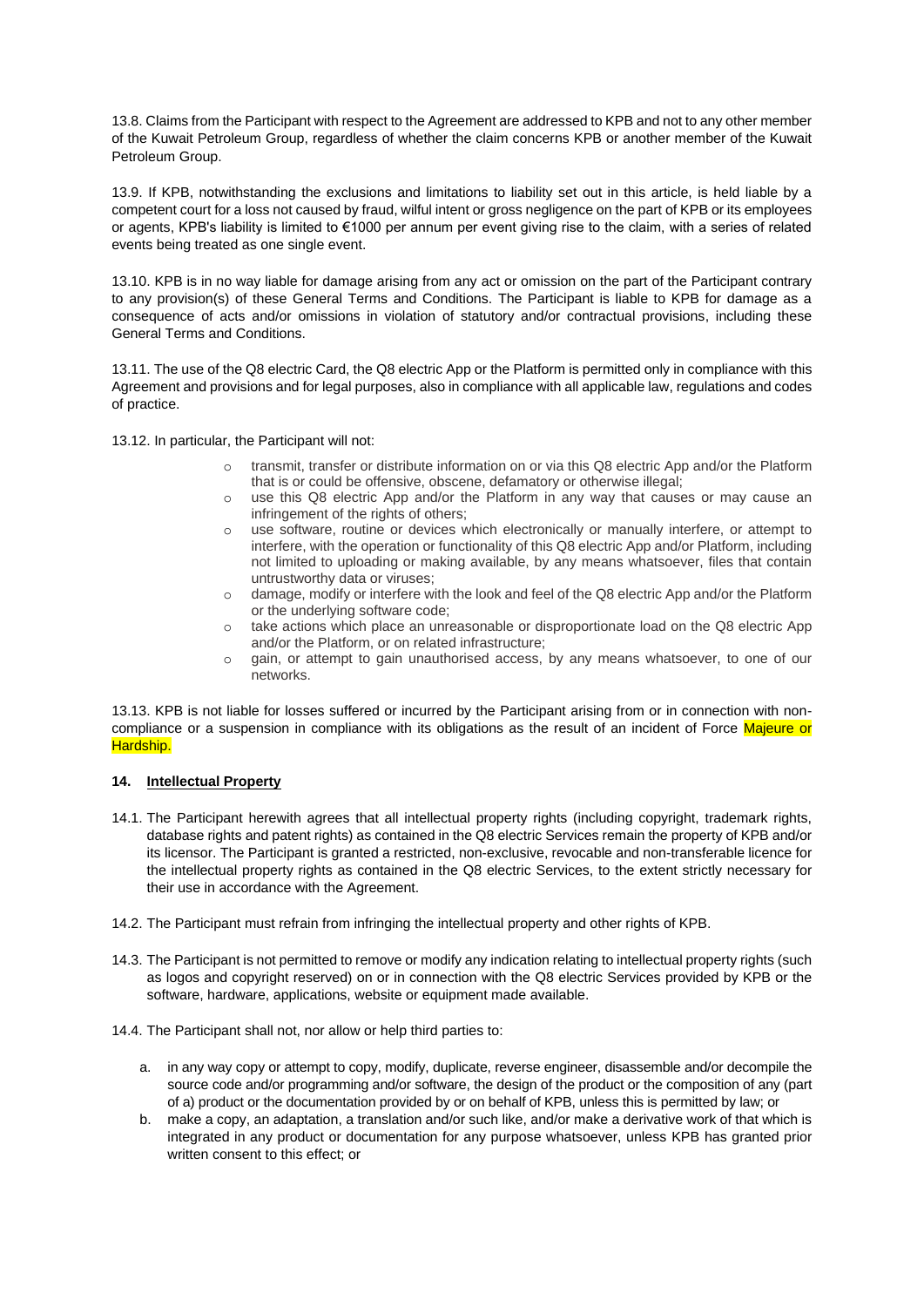c. divide the product in (sub) parts with the intention of making it available to or transferring it to (a) third parties (party) without the consent of KPB.

## <span id="page-12-0"></span>**15. Privacy**

In providing Q8 electric Services, as the controller KPB processes certain of the Participant's and the Cardholder's data, including personal data. KPB complies with the applicable legislation when processing personal data. The attached Data Processing Addendum, which forms part of the General Terms and Conditions, describes how KPB handles these data.

### <span id="page-12-2"></span>**16. Changes**

- 16.1. KPB is entitled to amend, add or delete a provision of these General Terms and Conditions at any time.
- 16.2. KPB will issue such amended or new terms and conditions in writing, subject to a notification period of at least ten (10) working days. Since the parties have agreed to the use of electronic media as a means of communication, modified or new terms and conditions may be issued electronically.
- 16.3. The amended or new terms and conditions will apply, and will be deemed to be accepted by the Participant from the date determined by KPB, unless the Participant informs KPB in writing within the specified notification period of his refusal to accept such amended or new terms and conditions. In the event of refusal, the Agreement will terminate automatically at the end of the notification period, without costs or compensation.

### **17. Right of withdrawal**

*B2C* – By purchasing Q8 electric Services (by using the Charging Card, for example) during the cooling-off period in article 17 (Right of withdrawal), the consumer accepts that he has expressly requested a start to the provision of the Q8 electric Services.

*B2C* – Withdrawal from the Agreement without providing reasons is permitted during a cooling-off period of 14 calendar days of the Agreement coming into effect by sending an appropriately amended form by recorded delivery or by email [\(help@q8electric.be\)](mailto:help@q8electric.be) to KPB. In this event, the consumer must return his Q8 electric Card immediately in accordance with the instructions provided by KPB, and pay the immediate postage costs himself. In this case, KPB will immediately, and at the latest within 14 calendar days of being informed, refund to the consumer all payments received via the same method of payment as that used by the consumer for the original transaction. If, however, the consumer withdraws having first expressly requested that Q8 electric Services (such as Charging Services) be provided in a certain volume or quantity during the cooling-off period, the consumer is still required to pay for that part of the obligation already met by KPB at the time of withdrawal. The proportional amount payable to KPB by the consumer is calculated on the basis of the total price as set out in the Agreement. Where the total price is excessive, the proportionate amount must be calculated on the basis of the market value of what has been provided. There is no right of withdrawal if the Q8 electric Services have been provided to the consumer in full prior to the end of the said cooling-off period.

## **18. General**

- 18.1. The Agreement, and all transactions carried out using the Q8 electric Card, are exclusively governed by and interpreted in accordance with Belgian law without application of the choice of law rules. Without prejudice to the possible application of Art. VI 83, 23° of the Code of Economic Law, the Dutch-speaking Antwerp Commercial Court, Antwerp Division, Belgium, will have exclusive competence to settle any disputes between KPB and the Participant arising directly or indirectly from this Agreement. The application of the UN Vienna Convention of 11 April 1980 on Contracts for the International Sale of Goods, enacted in law on 4 September 1996, Belgian Official Gazette 1 July 1997, is excluded.
- <span id="page-12-1"></span>18.2. Notifications of any kind can, at the discretion of KPB, legally be sent to the contact person specified in the Platform or the Q8 electric App, or to the Participant himself. Notifications may legally be issued by (recorded delivery) letter, via the Platform or App, or by email. The Participant agrees not to dispute the evidential value of such communication. Any change in the details specified above must be notified to KPB immediately.